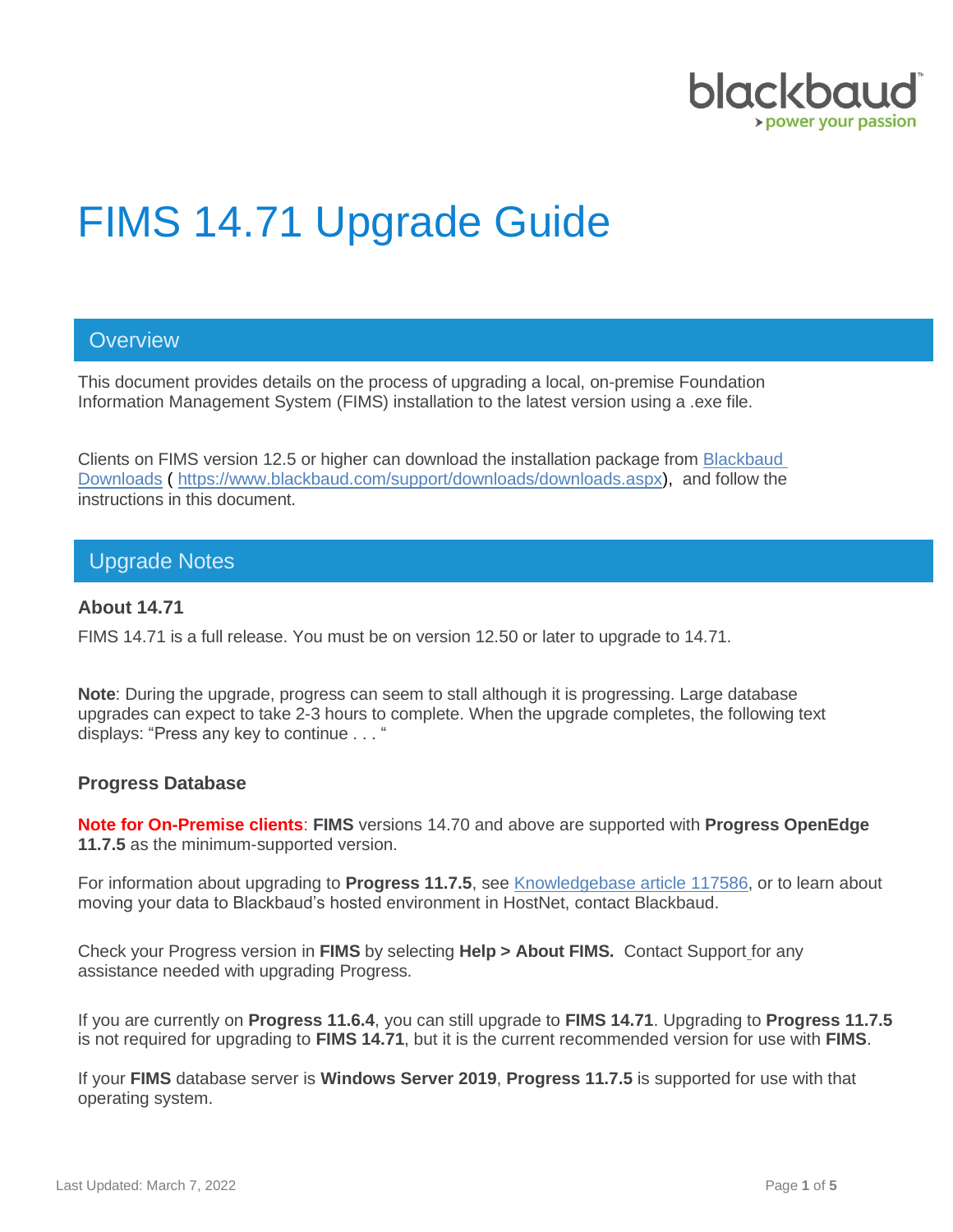If you are on **Progress 10**, **Progress 10** is not supported starting with **FIMS 14.70** and you will need to upgrade to a later version of Progress.

#### **Current IGAM Users**

**If your IGAM version is older than IGAM 5.5, do not perform the upgrade**. Contact Support to schedule an IGAM update at (800) 256-7772.

## Compatibility Notes

Please see the full system requirements document below:

[FIMS System Requirements](https://www.blackbaud.com/training-support/support/system-requirements/fims-system-requirements#compatibility)

#### **Microsoft Windows Operating Systems**

- Workstations must have Microsoft Windows 8.1, or 10 installed. Windows 10 is recommended.
- Servers must have Microsoft Windows Server 2012 or later installed. Microsoft Windows Server 2019 is supported.
- **Windows 8.1 users:** Please note that **FIMS** is not certified for touch-screen functionality. If you notice any issues, please disable the touch-screen feature when using **FIMS**.
- **DonorCentral users:** Your **FIMS** server must have Microsoft Windows Server 2012 or later to upload data to **DonorCentral**.
- **IGAM users:** IGAM 3 is not compatible with Windows 7 or later. If you are currently using IGAM 3 for **FIMS** and want to use Windows 10, you must upgrade to IGAM 5 or later. Please contact Blackbaud Support for more information. Note that Windows 7 is no longer supported by Microsoft.

#### **Crystal Reports**

If you use Crystal Reports, note that reports written in Crystal Reports earlier than version 13 cannot connect to Progress 11.x databases.

If you have reports written in an earlier version of Crystal, you will need to upgrade to Crystal 13 or higher and convert your reports to use them with **FIMS** version 14.x.

**FIMS** version 14.60 with Progress OpenEdge version 11 requires an upgrade to Crystal version 13. See the 14.60 Release notes on [the How To page](https://www.blackbaud.com/training-support/support/howto/fims) for information.

#### **OS**

OS updates are not automatically certified but are supported when the OS vendor guarantees backwards compatibility with the baseline OS level. Certification of OS updates may be performed if the backwards guarantee compatibility of the OS Service Pack / Maintenance Pack is questionable.

#### **Microsoft Office**

Microsoft Office 365 users, please note that only a desktop installation of Office is fully compatible. The cloud (web) version of Microsoft Office 365 is not supported.

For non-365 users, Microsoft Office 2013, 2016, and 2019 are compatible.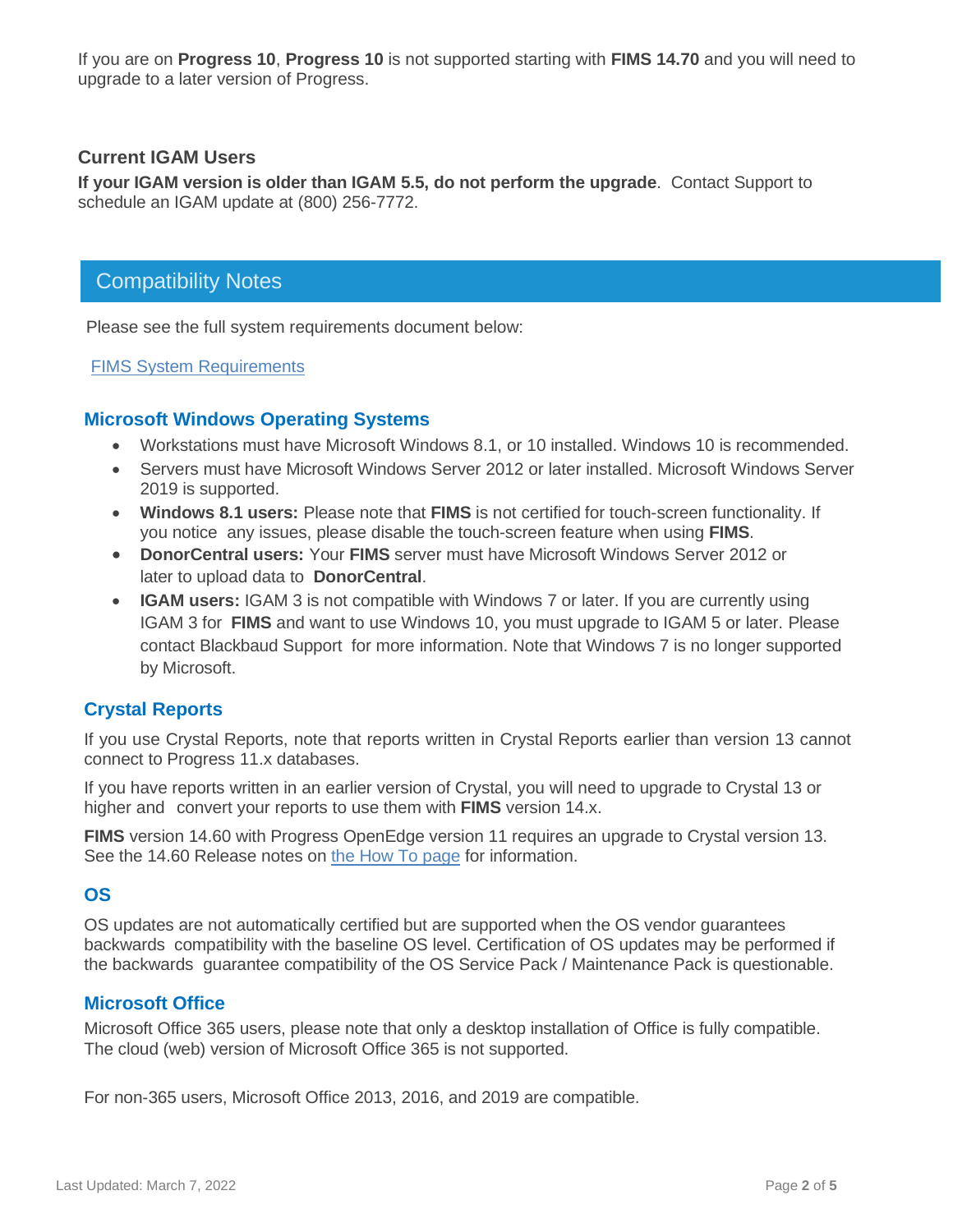# Support

#### **Need Help or Have Questions?**

If you have questions or need assistance in any way, please contact Support.

**Support Hours:** M-F, 8:30 am – 8:00 pm ET

**Phone:** (800) 468-8996, option 1

1. **Online:** Visit Case Central at [https://www.blackbaud.com/casecentral/casesearch.aspx.](https://www.blackbaud.com/casecentral/casesearch.aspx) Click the **Case** tab at the top and click **Create New Case**.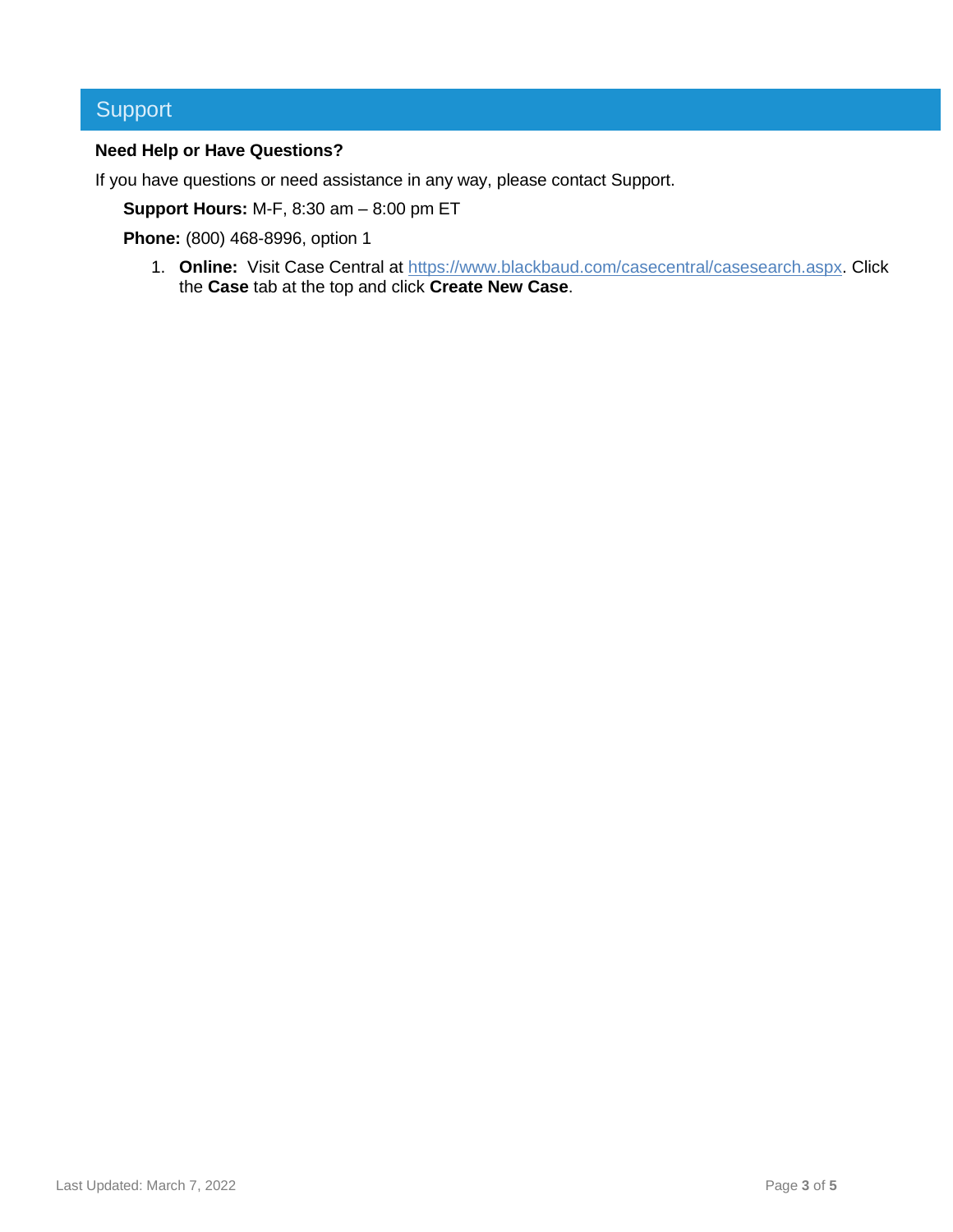# Upgrading FIMS

Before beginning, ensure all users are logged off, and all instances of FIMS are closed, meaning that FIMS is not open on any machine. The database, however, must be running.

Please see the following Prep Guide that may help avoid common upgrade issues:

<https://kb.blackbaud.com/articles/Article/117534>

**Note:** Version 14.71 is a full upgrade, not a patch. The upgrade must run on the FIMS database server, not a workstation.

1. On the FIMS database server (not workstation), double-click the **FIMS1471.exe** file to begin the installation.

| 3% Extracting |        |
|---------------|--------|
|               |        |
|               |        |
|               | Cancel |

**Tip:** If your browser or operating system ask whether you want to continue, choose to agree.

2. Click **Yes** to continue.

The automated installer runs and performs the following actions:

- Determines the last FIMS folder used
- Determines the last DLC folder used
- Backs up the FIMS folder
- Removes the Read Only attribute in existing FIMS files

| <b>C:\Windows\system32\cmd.exe</b>                                                                                             |  |
|--------------------------------------------------------------------------------------------------------------------------------|--|
| Backing up FIMS folder to D:\npo\FIMSSource\Test\Upgrade\FIMS-20180109-141111 an <mark>_</mark><br>ld assemblies               |  |
| lPlease wait                                                                                                                   |  |
| Make sure FIMS files are not be read only<br> Not resetting hidden file - D:\npo\FIMSSource\Test\Upgrade\FIMS\GUI\XML\Thumbs.d |  |
|                                                                                                                                |  |
| Temp Extract Folder:<br> C:\Users\RICHAR~1.SCH\AppData\Local\Temp\7zS2F26.tmp                                                  |  |
| FIMSDir: D:\npo\FIMSSource\Test\Upgrade\FIMS                                                                                   |  |
| DLCDir: d:\npo\dlc102b<br>Continue to Update FIMS [Y,N]?                                                                       |  |
|                                                                                                                                |  |

- 3. When prompted, choose **Y** to continue.
- 4. After the files finish copying, the FIMS Database Selection window displays. Click on the database you want to update and click **Select**.
- 5. The upgrade is complete when the screen prompt displays **Press any key to continue . . .** Press a key to continue. The program closes the window and deletes the temp folder.

*Depending on the size of your database, the update process may take some time to complete.*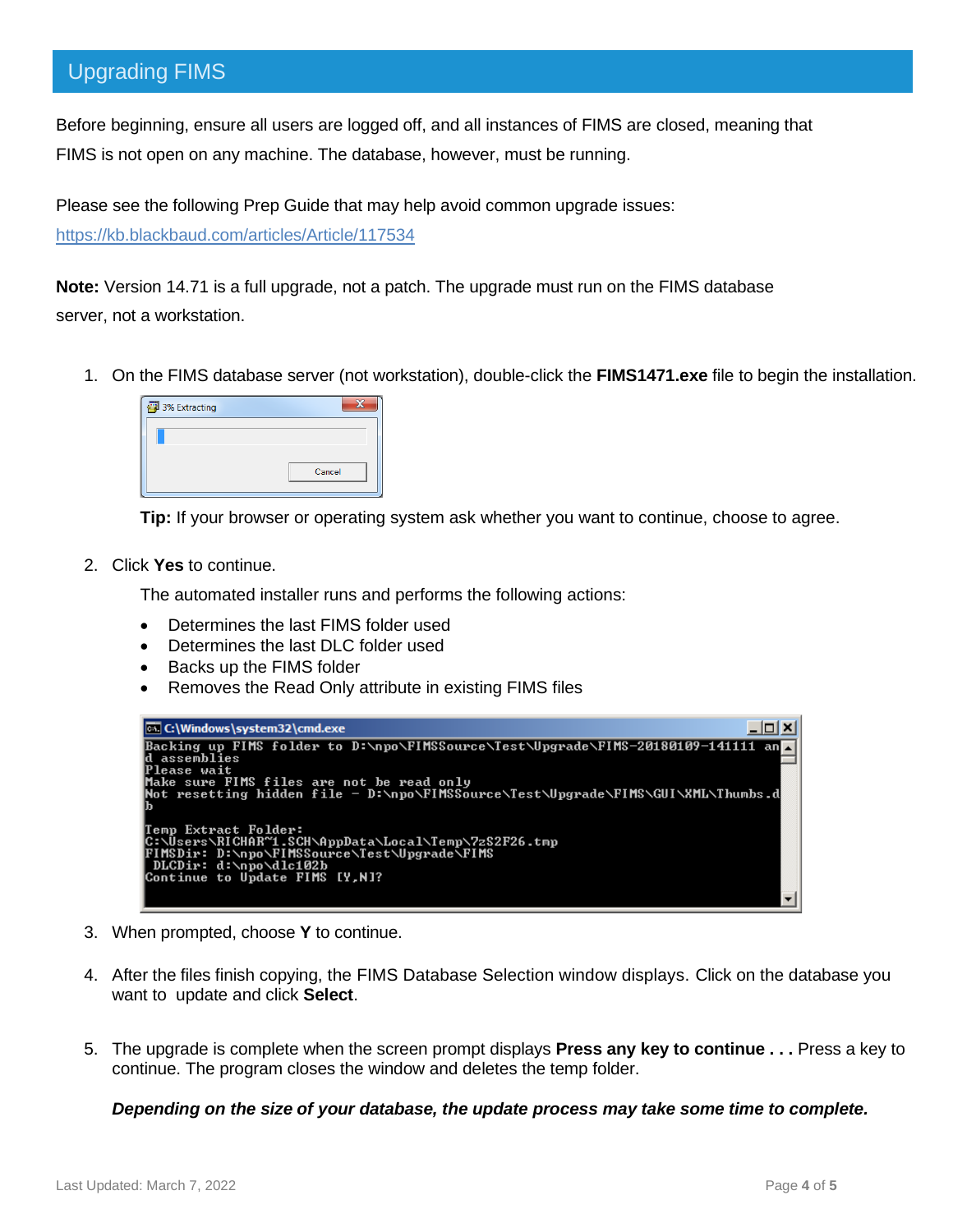

6. On the FIMS Compiler window, click **Exit**.

| <b>FIMS Compiler</b>                                                  |                                                                                                                                                                                                                                                                                                     |                          | $\times$ |
|-----------------------------------------------------------------------|-----------------------------------------------------------------------------------------------------------------------------------------------------------------------------------------------------------------------------------------------------------------------------------------------------|--------------------------|----------|
| Type of Compilation                                                   | C Files C From List C Directories                                                                                                                                                                                                                                                                   | <b>Path and Filename</b> |          |
|                                                                       | <b>Compiling Files</b>                                                                                                                                                                                                                                                                              |                          |          |
| <b>Directories</b><br>$\Gamma$ TTY<br>$\nabla$ Custom<br>$\nabla$ GUI | Compiling D:\NPO\FIMSSource\Test\Upgrade\FIMS\sf\T00LS\updateSalesforcePF.p<br>Compiling D:\NPO\FIMSSource\Test\Upgrade\FIMS\sf\TOOLS\ShowPassWord.p<br>Compiling D:\NPO\FIMSSource\Test\Upgrade\FIMS\sf\TOOLS\SF_SyncListing.p<br>Compiling D:\NPO\FIMSSource\Test\Upgrade\FIMS\sf\T00LS\SFBatch.p |                          |          |
| $\nabla$ ODBC                                                         |                                                                                                                                                                                                                                                                                                     |                          |          |
|                                                                       |                                                                                                                                                                                                                                                                                                     |                          | Exit     |

7. If you have multiple databases, the screen below displays. Click **Yes** to go back to repeat the above steps so you can choose the next database to update.



**NOTE:** Choosing **No** may require FIMS Support to update the other databases in the future.

8. When the upgrade is complete, close the window to finish.

## **Updating Test & Learn Databases - Updated November 14, 2018**

**Note:** Do not stop your live or demo database before doing this task.